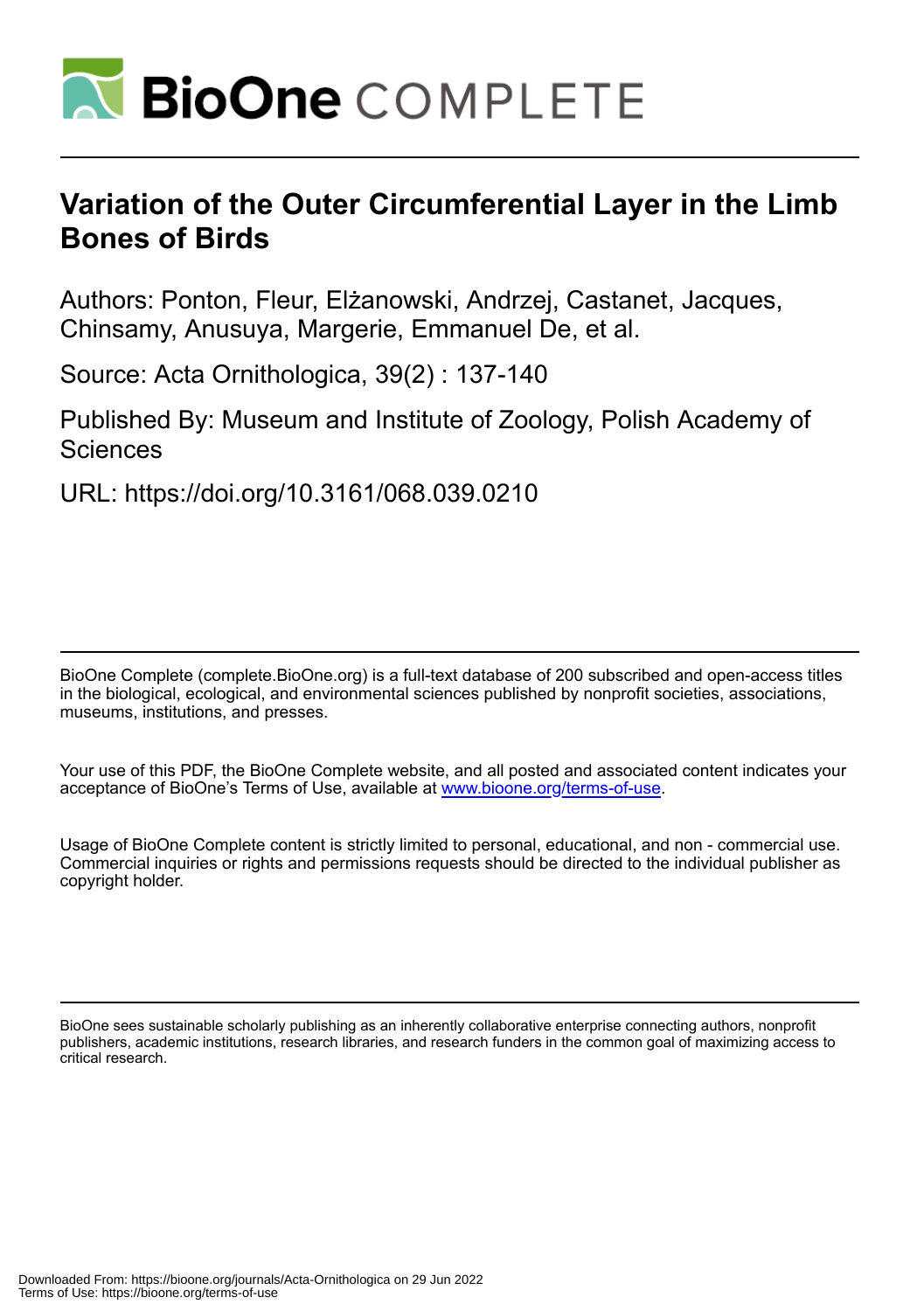## **Variation of the outer circumferential layer in the limb bones of birds**

Fleur Pомтом<sup>1</sup>, Andrzej Elżanowsкi<sup>2</sup>, Jacques Cаsтамет<sup>1</sup>, Anusuya Cнимаму<sup>3</sup>, Emmanuel DE MARGERIE<sup>1</sup>, Armand DE RICQLES<sup>1</sup> & Jorge CUBO<sup>1,\*</sup>

> 1P. & M. Curie University, FRE CNRS 2696, 2 Pl. Jussieu, Case 7077, 75005 Paris, FRANCE 2Institute of Zoology, University of Wrocław, Sienkiewicza 21, 50–335 Wrocław, POLAND 3Zoology Department, University of Cape Town, Private Bag, Rondebosch 7700, SOUTH AFRICA \* Corresponding author: cubo@ccr.jussieu.fr

#### **Ponton F., Elżanowski A., Castanet J., Chinsamy A., de Margerie E., de Ricqlès A., Cubo J. 2004. Variation of the outer circumferential layer in the limb bones of birds. Acta Ornithol. 39: 137–140.**

**Abstract.** The core of the limb bone cortex of mammals and birds is made of rapidly deposited, fibro-lamellar bone tissue (also present in non-avian theropods), which is usually surrounded by an avascular outer circumferential layer (OCL) of slowly deposited parallel-fibered bone. We present the first comparative allometric study of the relative OCL thickness (expressed as a fraction of the diaphyseal radius) in modern birds. Body size explains 79% of the OCL variation in thickness, which is inversely correlated with size, that is, shows negative allometry (slope -0.799). This may explain the apparent absence of OCL in the ratites. Since the OCL is deposited at the end of growth, we propose that its relative thickness probably correlates with the amount of slow, residual growth, which our results suggest to be on the average larger in small birds.

**Key words:** bone histology, postnatal growth, ossification, skeleton, periosteal bone, phylogenetically independent contrasts

Received — July 2004, accepted — Sept. 2004

#### INTRODUCTION

In mammals, birds and some non-avian archosaurs, the bulk of the limb bone cortex is made of highly vascularized, fibro-lamellar bone tissue, which is deposited at higher rate than parallelfibered or lamellar bone. In mammals and birds, the fibro-lamellar core is often surrounded by avascular outer circumferential layer (OCL) of slowly deposited parallel-fibered bone, which has also been referred to as the outer circumferential lamellae (Ham 1953), outer layers of circumferential lamellae (Enlow & Brown 1957), periosteal zone (Klevezal et al. 1972, van Soest & van Utrecht 1978), periosteal layers (Lewis 1979, Nelson & Bookhout 1980), and external fundamental system (Cormack 1987). The presence of outer circumferential layer in birds and mammals is most probably another homoplasy of these two taxa since their respective lineages split in the Carboniferous soon after the beginning of amni-<br>Downloaded From: https://bioone.org/journals/Acta-Ornithologica on 29 Jun 2022

ote evolution and the OCL is not differentiated in any other tetrapods.

The OCL has been found in the majority of hitherto studied neognathous birds (Amprino & Godina 1947, Klevezal et al. 1972, van Soest & van Utrecht 1978, Koubek & Hrabe 1984, Chinsamy et al. 1995, Castanet et al. 1996, Chinsamy et al. 1998, Zhang et al. 1998), although it seems poorly if at all developed in the ratites studied to date including *Struthio, Rhea,* and *Casuarius* (Amprino & Godina 1947, Chinsamy 1995, Chinsamy et al. 1995). The OCL is well developed in the basal bird *Confuciusornis* (de Ricqlès et al. 2003), but absent in the studied specimens of odontognathous birds, *Ichthyornis* and *Hesperornis*, which was taken as evidence of their immature age (Chinsamy et al. 1998), as well as in the Mesozoic flightless bird *Patagopteryx* (Chinsamy et al. 1995). In the Enantiornithes, which branched off after *Confuciusornis* but before the odontognaths, the

Terms of Use: https://bioone.org/terms-of-use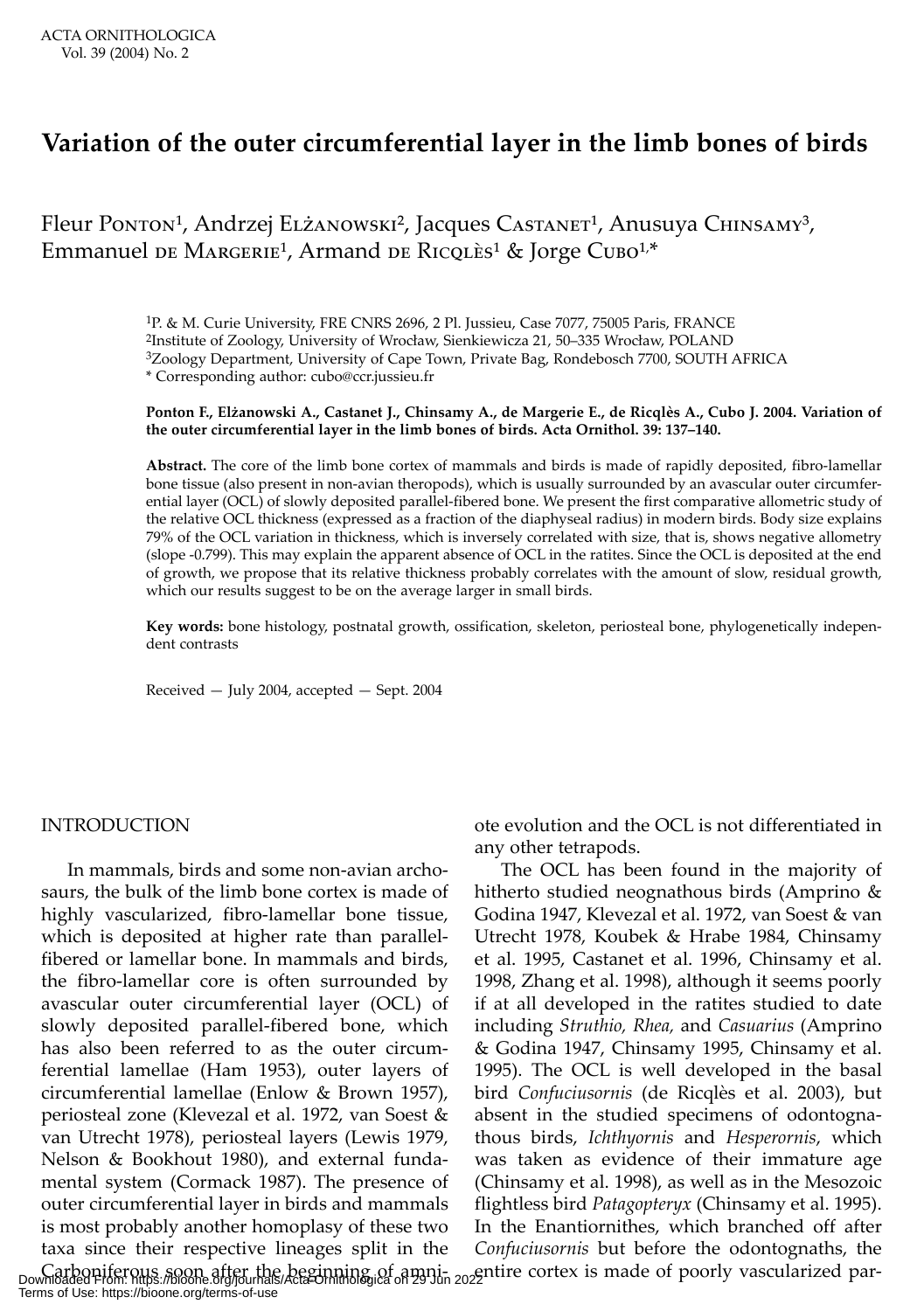allel-fibered tissue (Chinsamy et al. 1995) which must have completely replaced the fibrolamellar bone found in the enantiornithine perinatal skeletons (Chinsamy & Elzanowski 2001).

The slowly formed OCL is deposited in grownup individuals and smooths off the rough periosteal surface of juvenile bones, hence their presence is commonly taken as an indication of the termination of growth. Accordingly, the only detailed study of timing of the OCL deposition showed that parallel-fibered bone appears in the major limb bones and coracoid of immature but already adult-sized Mallards *Anas platyrhynchos* at the age of about 5 months (Castanet et al. 1996). However, the termination of growth seems to vary in its temporal extent between avian taxa, e.g. the fast growth phase ends early on and growth continues at a slow rate in Crowned Cranes *Balearica pavonina*, whereas Sandhill Cranes *Grus canadensis* maintain their initial growth rate until almost fully grown (Pomeroy 1980). Variation in the terminal growth phases may in fact be reflected in bone histology. In most of the studied neognathous species, the OCL is sharply set off from the remaining cortex by a "subperiosteal resorption line" (de Ricqlès et al. 2001), but in some of them, including large passerines such as *Corvus* (Enlow & Brown 1957: fig. 27/5) and large accipitrids such as *Aquila* and *Gyps* (Amprino & Godina 1947) and *Buteo* (Enlow & Brown 1957), the outer avascular tissue is poorly defined from the remaining fibro-lamellar cortex. The OCL of birds is commonly layered itself, showing what appears to be growth rings separated by lines of arrested growth (LAGs), although their

deposition does not seem to occur in an annual cycle (Lewis 1979, Nelson & Bookhout 1980).

We present the first comparative and allometric study of the relative OCL thickness in birds.

#### MATERIAL AND METHODS

We measured the cross-sectional parameters of the femoral shafts in 17 neognathous species from 14 families representing the entire spectrum of developmental modes (Table 1). All specimens were adults. Thin sections (14 to 16  $\mu$ m thick) at the mid-shaft of decalcified femora were prepared using a freezing microtome and stained with Ehrlich's haematoxylin.

Using a reticule, we measured (in  $\mu$ m<sup>2</sup>) the OCL area and the total cross-sectional area (including the medullary cavity). The relative thickness of the femoral OCL at the diaphysis of each section was determined as the ratio of the OCL area to the total cross-sectional area. The mean diaphyseal radius was calculated from total cross-sectional area and used as a proxy of body size. The cross-sectional measurements (diameter or cirumference) of the femur can be treated as approximate measures of body size in birds (e.g. Campbell & Marcus 1992). The obtained figures were multiplied by 100 to avoid negative values after a log transformation.

In order to determine a size dependence of the relative OCL thickness, we used both a standard regression on raw data and the method of Phylogenetically Independent Contrasts (PIC), which addresses the non-independence of data

|  | Table 1. The studied specimens with the calculated values of femoral radius (in mm) and taxon-specific developmental modes. |  |  |  |  |  |  |  |  |  |
|--|-----------------------------------------------------------------------------------------------------------------------------|--|--|--|--|--|--|--|--|--|
|--|-----------------------------------------------------------------------------------------------------------------------------|--|--|--|--|--|--|--|--|--|

| Family         | <b>Species</b>                                                                              | Femoral radius | Developmental mode |
|----------------|---------------------------------------------------------------------------------------------|----------------|--------------------|
| Megapodiidae   | Alectura lathami                                                                            | 5.207          | precocial          |
|                | Megapodius nicobariensis                                                                    | 2.934          | precocial          |
| Phasianidae    | Phasianus colchicus                                                                         | 3.342          | precocial          |
|                | Perdix perdix                                                                               | 1.715          | precocial          |
| Anatidae       | Anas platyrhynchos                                                                          | 2.306          | precocial          |
| Scolopacidae   | Scolopax rusticola                                                                          | 2.050          | precocial          |
| Laridae        | Larus ridibundus                                                                            | 2.424          | semiprecocial      |
| Ardeidae       | <b>Bubulcus ibis</b>                                                                        | 2.429          | semialtricial      |
| Accipitridae   | Accipiter nisus                                                                             | 2.209          | semialtricial      |
|                | Buteo buteo                                                                                 | 3.373          | semialtricial      |
| Falconidae     | Falco tinnunculus                                                                           | 1.915          | semialtricial      |
| Columbidae     | Streptopelia decaocto                                                                       | 1.547          | semialtricial      |
| Strigidae      | Asio flammeus                                                                               | 2.126          | semialtricial      |
| Procellariidae | Macronectes giganteus                                                                       | 4.122          | altricial          |
| Corvidae       | Corvus corone                                                                               | 2.089          | altricial          |
| Turdidae       | Erithacus rubecula                                                                          | 0.604          | altricial          |
|                | Sturnidae<br>Downloaded From: https://bioone.org/journals/Acta-Ornithologica on 29 Jun 2022 | 1.291          | altricial          |

Terms of Use: https://bioone.org/terms-of-use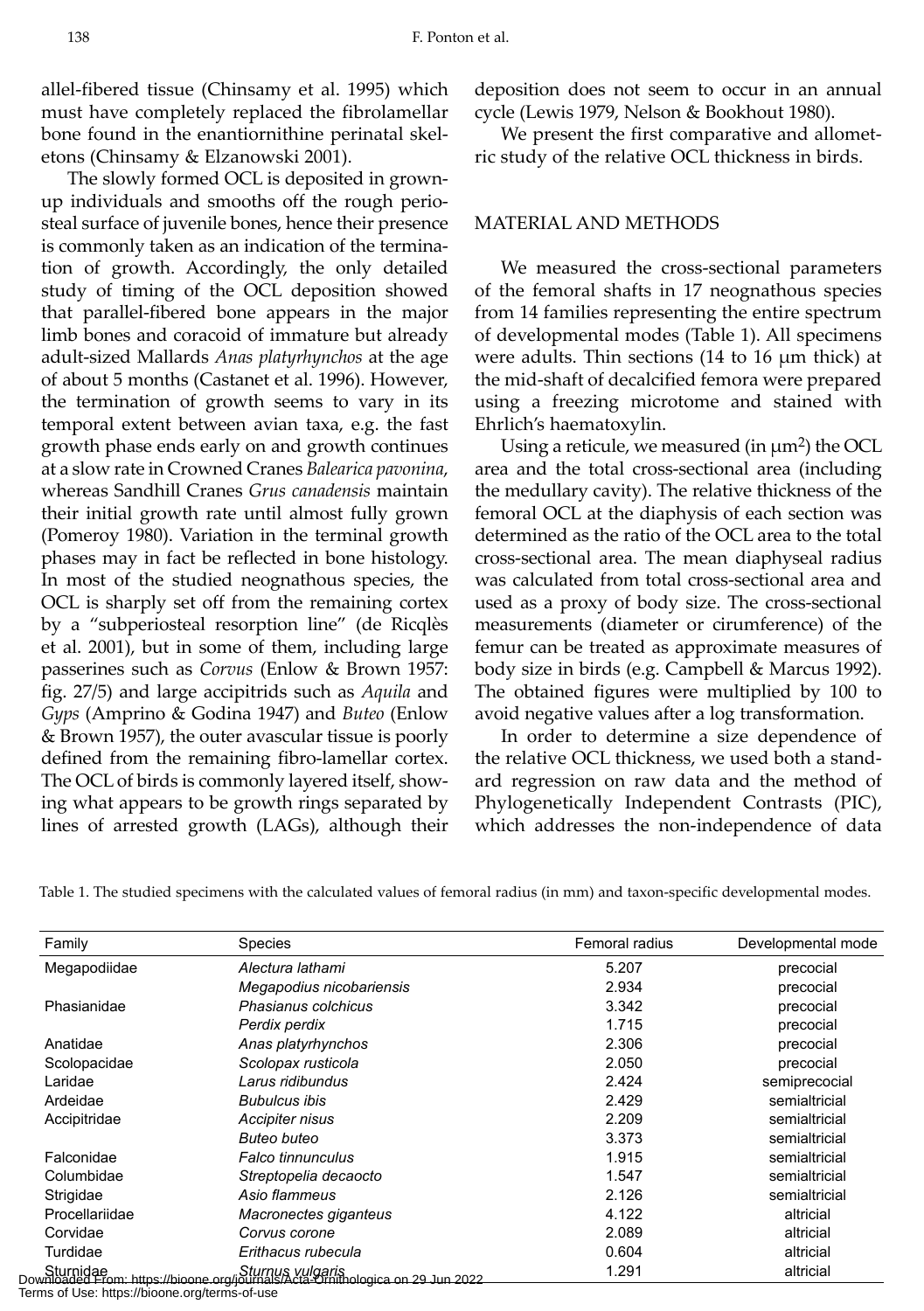points linked to phylogeny (Felsenstein 1985)*.* For the latter purpose we used a recent avian phylogeny based on morphological characters (Mayr & Clarke 2003) and assumed a gradual model in which branch lengths were computed by using geological divergence times: Galloanserae-Neoaves: 104.2 MYA, Galliformes-Anseriformes: 89.8 MYA and basal Neoaves 89.3 MYA (van Tuinen & Hedges 2001). We used CAIC computer package (Purvis & Rambaut 1995) to calculate PICs: values for both the log relative thickness of the femoral OCL and the log femoral radius at all nodes in the phylogeny were estimated and sistertaxon contrasts for both variables computed.

We checked the validity of statistical and evolutionary assumptions of the PIC analysis for our data. Then, we constructed a scaling equation by using a phylogenetically independent slope (obtained from a regression through the origin of contrasts) and an intercept calculated from the estimate of each variable for the root node (Garland et al. 1993, Weathers & Siegel 1995).

#### RESULTS AND DISCUSSION

The result obtained from the raw data regression  $(y = 3.0779 - 0.9263x, R^2 = 0.799, p = 0.000001, n = 17$ species) and by using PIC ( $y = 2.74997 - 0.7992x$ ,  $R^2$  $= 0.791$ ,  $p < 0.0001$ ,  $n = 16$  contrasts) is essentially identical: body size explains 79% of the variation of the log relative thickness of the OCL. The relative



Fig. 1. Logarithmic regression of the relative thickness of the outer circumferential layer (OCL) on the radius of the femoral shaft (solid line). The scaling equation has also been constructed by using Phylogenetically Independent Contrasts (dotted line). Af *— Asio flammeus,* Al *— Alectura lathami,*  An *— Accipiter nisus,* Ap *— Anas platyrhynchos,* Bb *— Buteo buteo,* Bi — *Bubulcus ibis,* Cc — *Corvus corone,* Er — *Erithacus rubecula,* Ft *— Falco tinnunculus,* Lr *— Larus ridibundus,* Mg — *Macronectes giganteus,* Mn — *Megapodius nicobariensis,* Pc *— Phasianus colchicus,* Pp — *Perdix perdix*, Sd — *Streptopelia* 

Terms of Use: https://bioone.org/terms-of-use

OCL thickness shows a negative allometry with respect to body size, that is, smaller birds have relatively thicker OCL than bigger birds (Fig. 1), which implies that small birds have a longer period of slow residual growth than do large birds. If real, the apparent absence of OCL in the ratites (Chinsamy 1995) may possibly indicate a complete phasing out of the residual growth phase in largest birds. Thus, all birds of similar size appear to have similar relative thickness of the OCL, apparently regardless of their developmental mode (Table 1).

Size dependence of the OCL thickness seems unlikely to be adaptive in terms of mechanical design because this could not be demonstrated even for the entire cortex of avian tubular bones (Currey 2002). It is more likely to be a side effect of terminal growth dynamics as imposed by the growth rate in the preceding main phase. The overall growth rate is known to be size dependent, with small birds growing faster than large birds (Starck & Ricklefs 1998).

The phenomenon of residual growth is evidenced by the lines of arrested growth in the OCL of many birds (Klevezal et al. 1972, van Soest & van Utrecht 1978, Lewis 1979, Nelson & Bookhout 1980, Koubek & Hrabe 1984) but otherwise remains poorly known. Postmaturational residual growth has recently been demonstrated in Pied Flycatchers *Ficedula hypoleuca*, which grow at a very low rate for two years past sexual maturity and so does their tarsal length (Dale et al. 2002). The OCL is deposited at a much slower rate than is the fibro-lamellar core (Castanet et al. 1996, de Margerie et al. 2002), which suggests that its thickness may reflect the amount of residual growth. This conclusion is in general agreement with the proposition that slow growth is conducive to enhanced ossification (Blom & Lilja 2004), but raises a question of why the amount of residual growth would be larger in smaller birds, which grow faster (Starck & Ricklefs 1998). We feel that the answer lies in a more abrupt termination of fast growth. However, since the relationship between the overall growth rate and ossification processes are only beginning to be understood at any developmental stage (Blom & Lilja 2004), more dedicated studies of residual growth with precisely aged individuals are needed in order to test this hypothesis.

#### ACKNOWLEDGMENTS

We thank Marek Konarzewski (University of Białystok) and Ken Campbell (Los Angeles County Museum) for constructive reviews, Łukasz Paśko *decaocto,* Sr *— Scolopax rusticola,* Sv — *Sturnus vulgaris.* Downloaded From: https://bioone.org/journals/Acta-Ornithologica on 29 Jun 2022